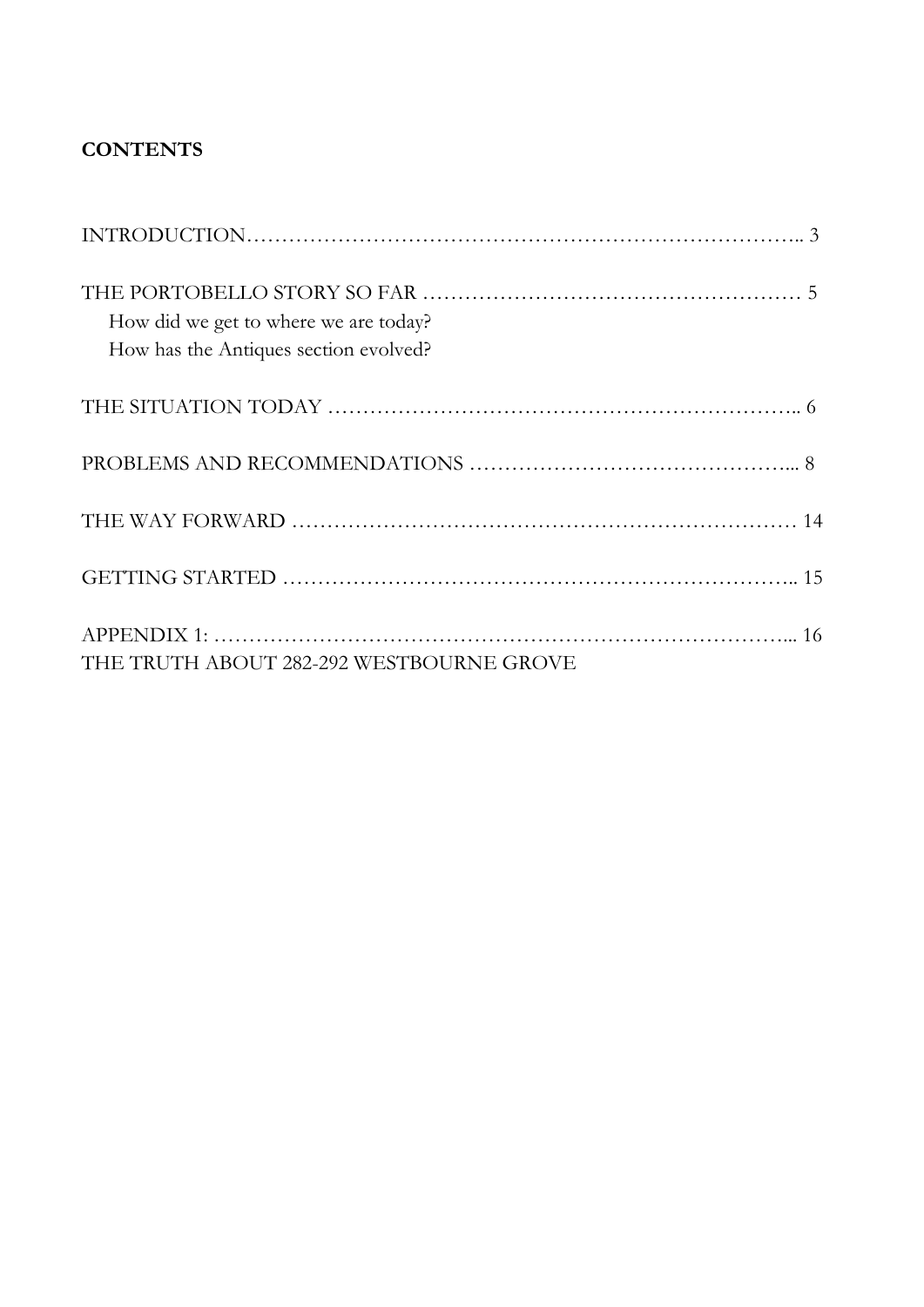### **INTRODUCTION**

There has been a lot of recent discussion and press reporting about the future of The Portobello Road Market and my role in its apparent demise. A small section of this reporting has been based on truthful events and on people's opinions, which I absolutely respect. However, far too much of it has been inaccurate, politically based nonsense aimed at the royal Borough of Kensington and Chelsea and the forthcoming local elections in May. The remaining parts, including several damaging newspaper articles, contain serious misinformation about the recent letting of 282/292 Westbourne Grove to the retailer All Saints and many personal attacks directed at me.

The overall suggestion is that Portobello Market is under threat from property developers such as me, and unless the Council brings in legislation to protect it, the market will die. This fact in itself, is quite simply not the case. Portobello Market is not under threat from anyone as far as I am aware.

The Council own, regulate and run the market and it is entirely their decision as to what to do with it. Primarily I believe they need to accept this responsibility and instead of bringing in new legislation, they should focus on the fact **that it could be drastically improved.** Likewise the shops on Portobello road are not being developed into a 'High Street clone'. However, the shops and antiques arcades in a small part of the road are facing mounting financial problems and **I would like to discuss a solution to these problems** that is not based on archaic protectionism and retrenchment to a bygone era.

Many of the recent protesters' assertions about the redevelopment of 282/292 Westbourne Grove are either simply untrue or deliberate distortions of actual events. Similarly, the attempts to suggest that my company (The Portobello Group) has sinister plans for redeveloping our arcades on the Portobello Road into mass retail outlets are totally unfounded. We, like other shop, business and arcade owners in the antiques section, face many different problems. **We need support and assistance from people who understand the issues and want to address those problems.** 

Commercial redevelopment around the market is a consequence of these problems, not their cause. The varying factors putting pressure on the market are complex; they reflect the way the area has changed and the way this has impacted on the antique dealers who use the market. Those issues can't be summarised in a press slogan or solved by a wave of the legislators' wand.

#### **I want this document to bring anyone who has an interest in The Portobello Road**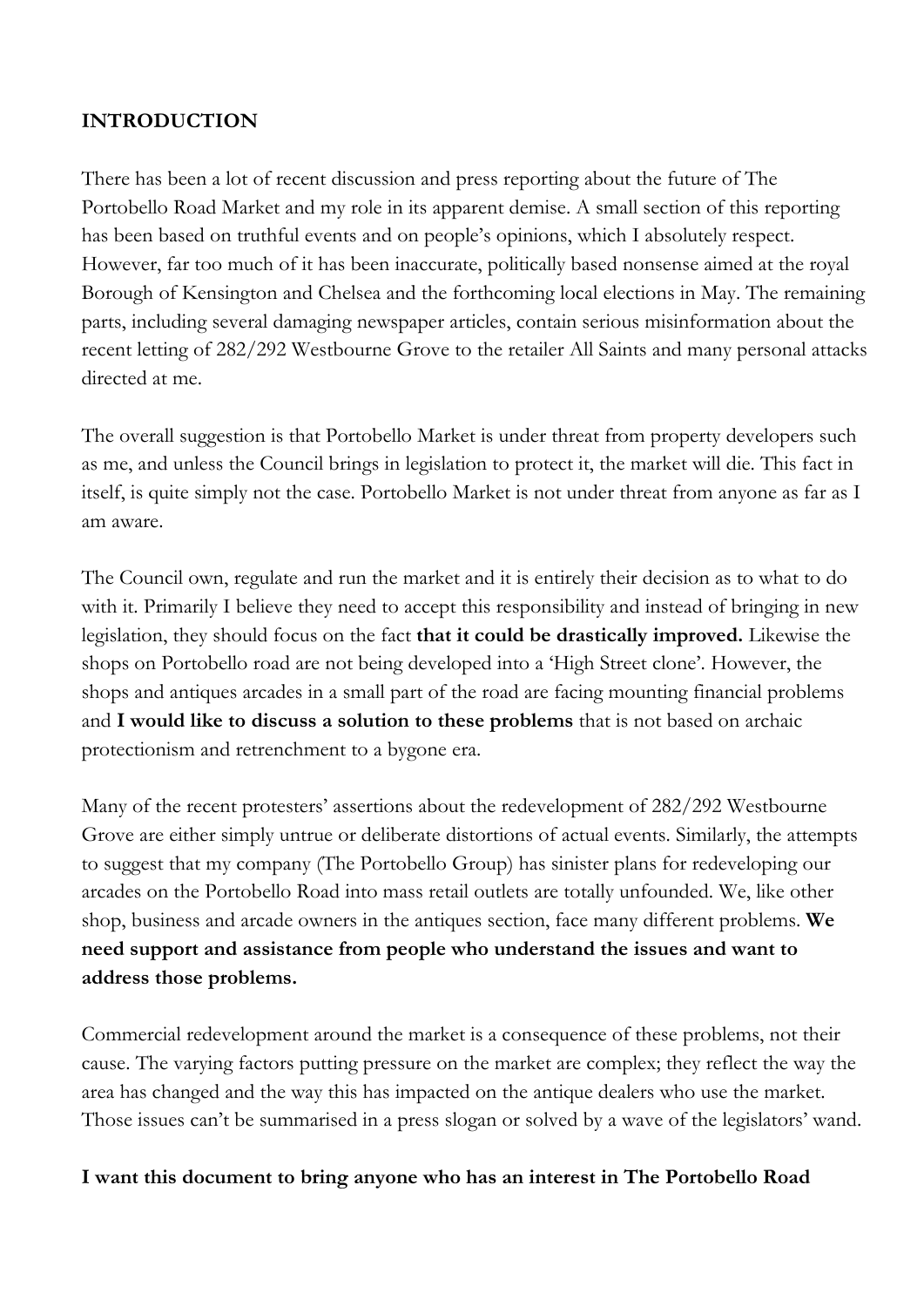**Market together to start a proper debate.** This would be a non partisan discussion about the factors which are causing the decline in the market and what can be done to reverse that trend. I want us to address the real issues and share our aspirations for the future, not just try to protect the past. This document is an effort to get the ball rolling by attempting to put forward my view of the problems and what I think is required to allow the street to evolve with the times and the market to prosper and thrive.

We all have a lot to lose. If the current trends continue without anything changing, the antiques section of Portobello road will go on contracting and, bit by bit, it will eventually die. This very real prospect may eventually stop people coming to Portobello road altogether and that would be catastrophic for us all.

*Warren Todd* Portobello Group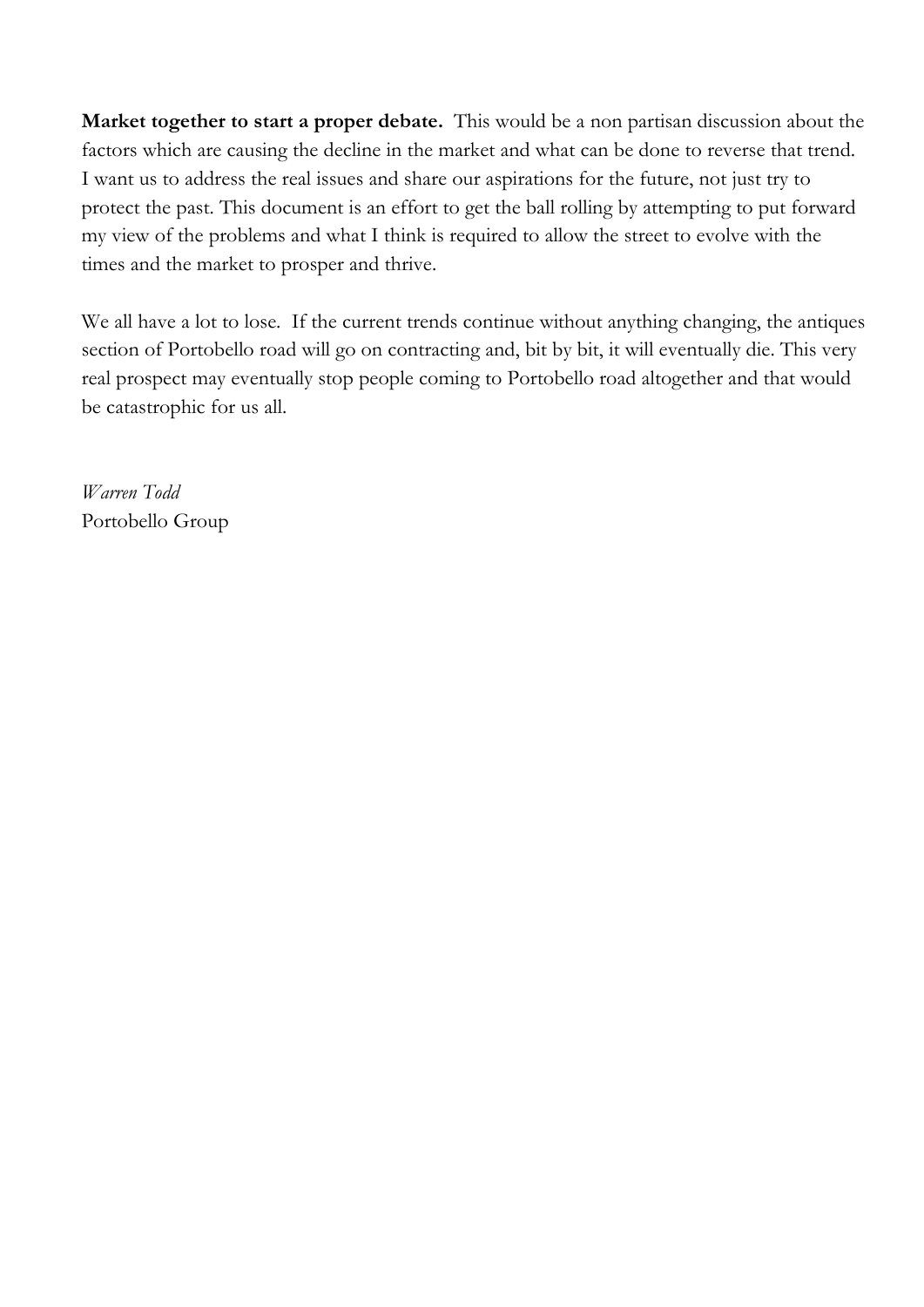# **THE PORTOBELLO STORY SO FAR - How did we get where we are today?**

### **How has Portobello market changed?**

The Portobello Market is run by RBKC. It is a street market of outdoor stalls along the mile of Portobello Road running from the junction with Chepstow Villas in the south down to Portobello Green/Golborne Road in the north. It trades in different sections including Antiques, Fruit & Veg, New Goods and a bustling Flea Market. **It isn't under threat of closure and no developers are able to change it as far as I am aware.** 

This street market is the 'Life Blood' of Portobello road. It is this market that needs to be maintained and improved. This market is responsible for the livelihood of hundreds of stallholders. This market drives the large footfall on the street, creates the ambience and maintains the uniqueness of the area. This market is owned and controlled by RBKC - it isn't under threat, but the antique section could be significantly improved!

Either side of the street market lie the shops of Portobello Road itself. They are predominantly privately owned shops that follow the prevailing trends of the time and have done so for the last 100 years. These shops are striving to survive in an area dominated by a market which has reduced its trading hours from six days a week down to only one. It seems now that every time one or two of these shops changes hands, people are in uproar that it is a threat to The Market itself.

These shops have always changed hands and they haven't always been smaller independent units as the protesters will have you believe. It is the very fact that these shops are free to change with the demands of the market place that has enabled the street itself to evolve. Without this freedom to evolve we would never have had the Antiques section in the first place - it only started in the 1950's.

Until the 1950's most of the shops were set up to serve the local community. There were grocers, butchers, haberdashers, clothing outlets etc, etc. Some were large emporiums like Jesse Smith at 143-149 Portobello Road, and some were even well known retail names like 'Burton's Tailors' at 177 Portobello Road and Marks & Spencer, who operated a mega store at 188-192 Portobello Road. All of these shops operated on a six day per week basis!

I am certainly not advocating that Portobello's shops should all become chain stores. Far from it. But without the flexibility to allow change and adapt to prevailing economic conditions and consumer demands, these shops will eventually close down.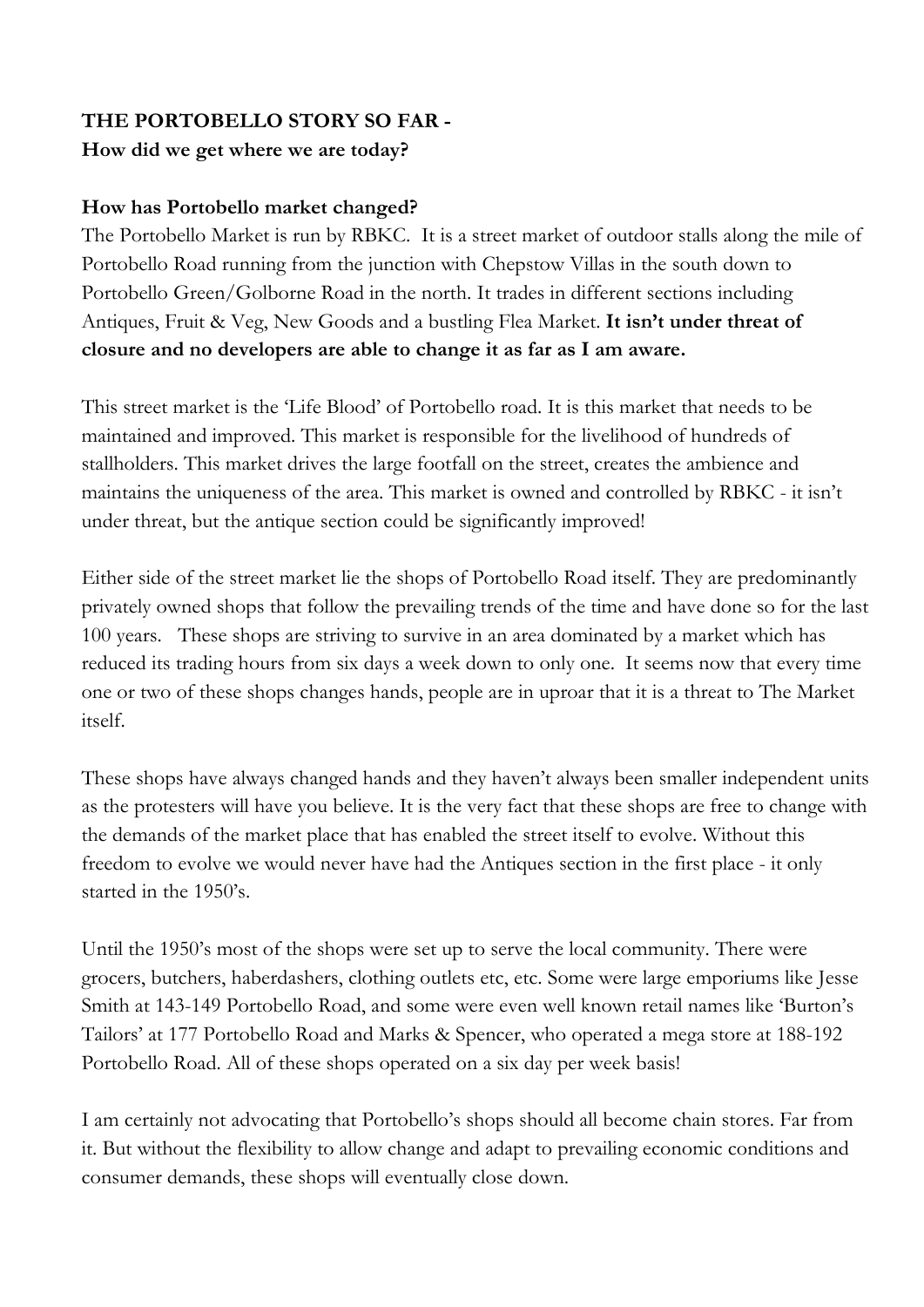#### **How the Antiques section on Portobello Road evolved**

The Antiques trade on Portobello road is relatively recent and was the result of particular circumstances that allowed it to flourish. After the war there was a large number of bomb damaged properties on the Junction of Portobello Road and Westbourne Grove. It was here that antique traders from the Caledonian road were encouraged to come and trade. The rents were cheap because the buildings were dilapidated and the street market on this section also encouraged 'Antique Dealers'.

By the 1960's many of the shops in this section had started to migrate from a variety of genres into antiques. They subdivided their shops into small stalls to create 'Antique Galleries' (an example being Harris Arcade, 161-163 Portobello Road, which originally sold prams). The owners did this to survive in a changing climate. It was only after they became antiques galleries that trading was reduced to the 1 day per week pattern that we see today. Eventually, the 'Antiques Market' became so successful that antique shops spread into Westbourne Grove and surrounding side streets such as Ledbury Road.

### **THE SITUATION TODAY**

#### **Antique sales on Westbourne Grove and Portobello**

The economic conditions that allowed the antiques trade to flourish did not last. Unfortunately back in the deep recession of the early 1990's, the by now enormous local trading in antiques quite simply dried up and most of the antique shops in Westbourne Grove were forced to close. The entire area was on the verge of collapse. Thankfully, the Portobello Road antiques section was just about able to survive this difficult period due to its historic reputation and the vast footfall created by the continuing presence of the street market.

So many antique dealers had been forced to sell their properties that over the next few years the area around Portobello was forced to transform itself in order to survive. The Westbourne Grove that we see today is a totally rejuvenated shopping area, whose continued existence is due to a combination of wonderful individual shops, niche retailers and some of the biggest names in fashion. Westbourne Grove was forced to adapt early because it couldn't rely on the global reputation of Portobello Road and the huge footfall of the street market to keep it going. It has become much more dependent on local shoppers again, reverting to a seven-day trading pattern and due to the huge increase in local property values it now reflects the needs and requirements of affluent local shoppers.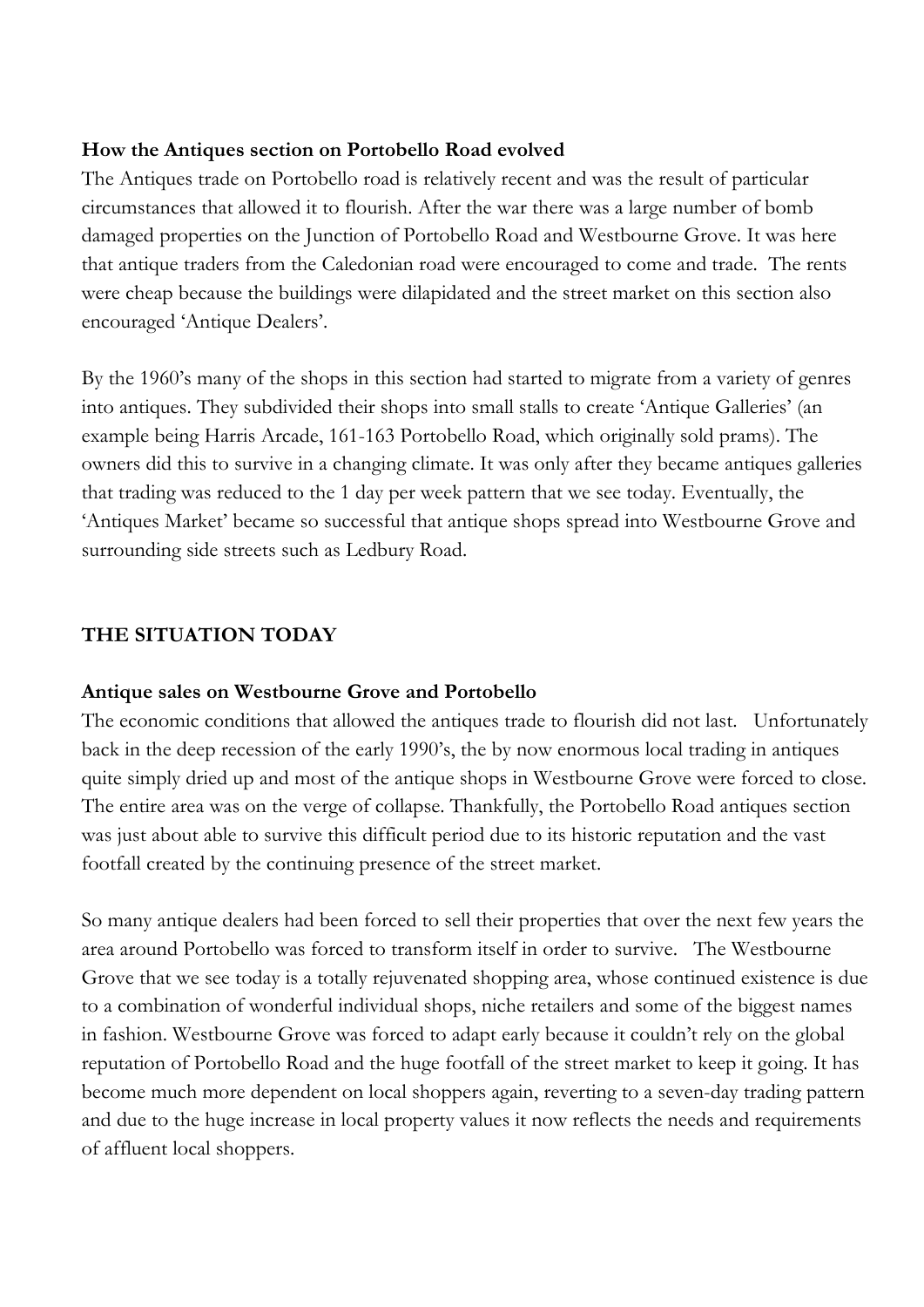Now it's the turn of the shops on the antique section of The Portobello Road to find a way to survive in a changed economic climate. The owners and operators of these shops and more pertinently the arcades, quite simply cannot afford to keep them going in their current format.

Although it is a huge factor, this current demise cannot be blamed on the economic climate alone. There are many other factors at play- including huge increases in the rents and business rates of the properties themselves, spiralling maintenance and operating costs, and a refusal from the antiques stallholders to trade more than one day a week.

I have tried very hard to maintain the arcades on Portobello Road even though some owners have closed their arcades and let them to retailers. Every year it gets harder. We have fewer dealers on the street pitches, so it follows that there are vacancies in the arcades. And with more vacancies, the owners such as me have to let in new goods to fill the vacant stalls or suffer further losses. This has created a vicious circle. But that isn't the only problem.

The profile of visitors to Portobello has changed as well. Not many visitors are actually here to buy 'Antiques'. They come for a fabulous day out and they spend money on many things other than antiques. And they don't just come on Saturdays. Every week from Sunday to Friday, 40,000 people come to Portobello. Finding the antiques section closed they are disappointed and leave with a negative impression. Portobello has become as much a tourist destination as it is an antiques venue and it should deliver a good day out -every day.

The net result of all this is that in the antique section the arcades and galleries are suffering financially. Over the last 15 years, shop rents in Westbourne Grove, and further down Portobello Road, have trebled. Meanwhile, business rates have increased in line with the mounting shop rents. The tourists and shoppers are faced with walking through a section of the street that is closed six days per week. What business can survive on 1 day per week trade, when it pays bills for seven days every week?

I have been branded a 'wicked developer' who has recently come in to buy up all the properties and change them into 'Chain Stores'. This myth just doesn't fit with the facts. I have been running these properties as Antique Arcades since 1994. I bought Lipka's in 2001 to stop it being turned into a 'GAP' – and I've tried very hard to make it work as an arcade for nearly ten years. I did this with an eye on preserving the very reason I and many people love The Portobello Road. I have resisted both change and approaches by retailers for many years - often to my financial detriment. But I am fighting a losing battle.

The 'threat to the antique section' is not the wicked property developers waiting to gobble it up.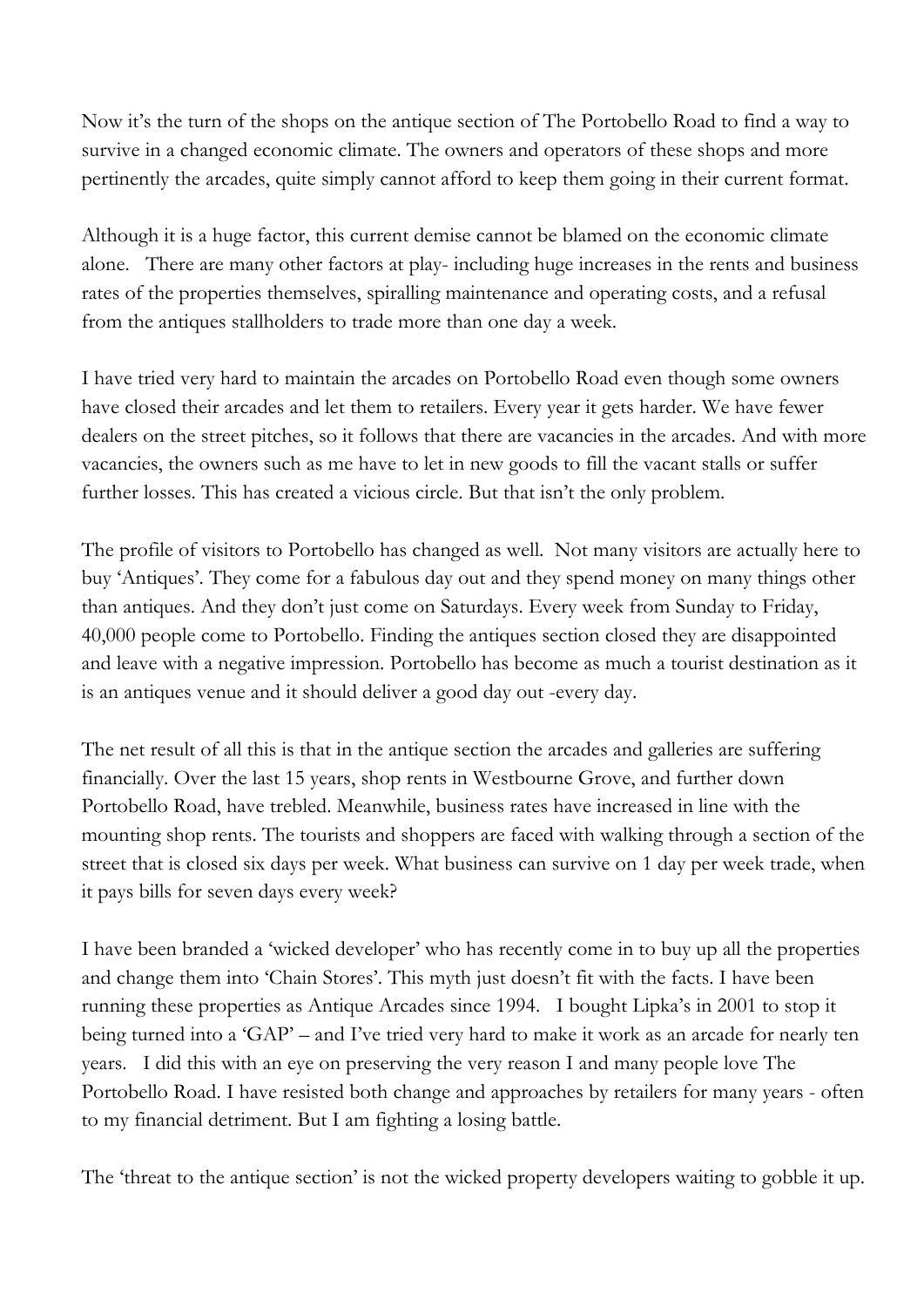**The truth is a lot simpler: the antiques section is just no longer economically viable in its current format.** 

#### **PROBLEMS AND RECOMENDATIONS**

As I've said, I want to stimulate brainstorming, inspiration and debate on the future of Portobello. So, to get the ball rolling, I've summarized the key challenges we face and given you my suggestions for improvement. This is just a start – I will be contacting all involved to ensure everyone has a chance to make their suggestions heard.

#### **The changing face of Portobello**

Portobello is a major tourist attraction. It is reported that nearly 100,000 people walk down the street every week. Unfortunately, the majority of these visitors are not in Portobello to buy antiques. They are here for a day out, they want to browse, have a pleasant time, but ultimately they do not buy antiques. The reality is there are not enough real buyers coming to the area every Saturday to support the antique section as it is today.

#### **Recommendation**

In order to maintain the positive image of the Portobello Brand we have to have a quality offering for the vast number of non antique shoppers – and that doesn't mean pashminas and cheap copies etc. All Saints is an excellent example of a positive step forward. It is important to realise that fashion is not a threat to the Antiques. They are mutually exclusive purchases appealing to the different visitors.

#### **The Influx of New Goods onto the Stalls**

This has happened for two main reasons. Firstly because of a decline in the early morning antique trade sales, many genuine antique dealers have introduced new goods to their stalls to appeal to mainstream shoppers.

Secondly, because of a reduction in the antiques dealers themselves, Arcade owners, in order to protect their investments, have been forced to rent vacant stalls to new goods dealers.

# **Recommendation**

Firstly, we have to re stimulate the antiques trade in Portobello for dealers and buyers alike. I believe we can only achieve this by expanding and improving the Street Market to compete with fairs like Kempton etc. (see section below).Secondly, we must realise that it is not new goods per se which are the threat, but the proliferation of cheap and tacky offerings. Some arcades are guilty of this because of the high vacancy rate on antique stalls. However, to eradicate this may require a consolidation of the good antique dealers into fewer but better quality arcades. This was part of the rationale behind the introduction of All Saints on Westbourne Grove - allowing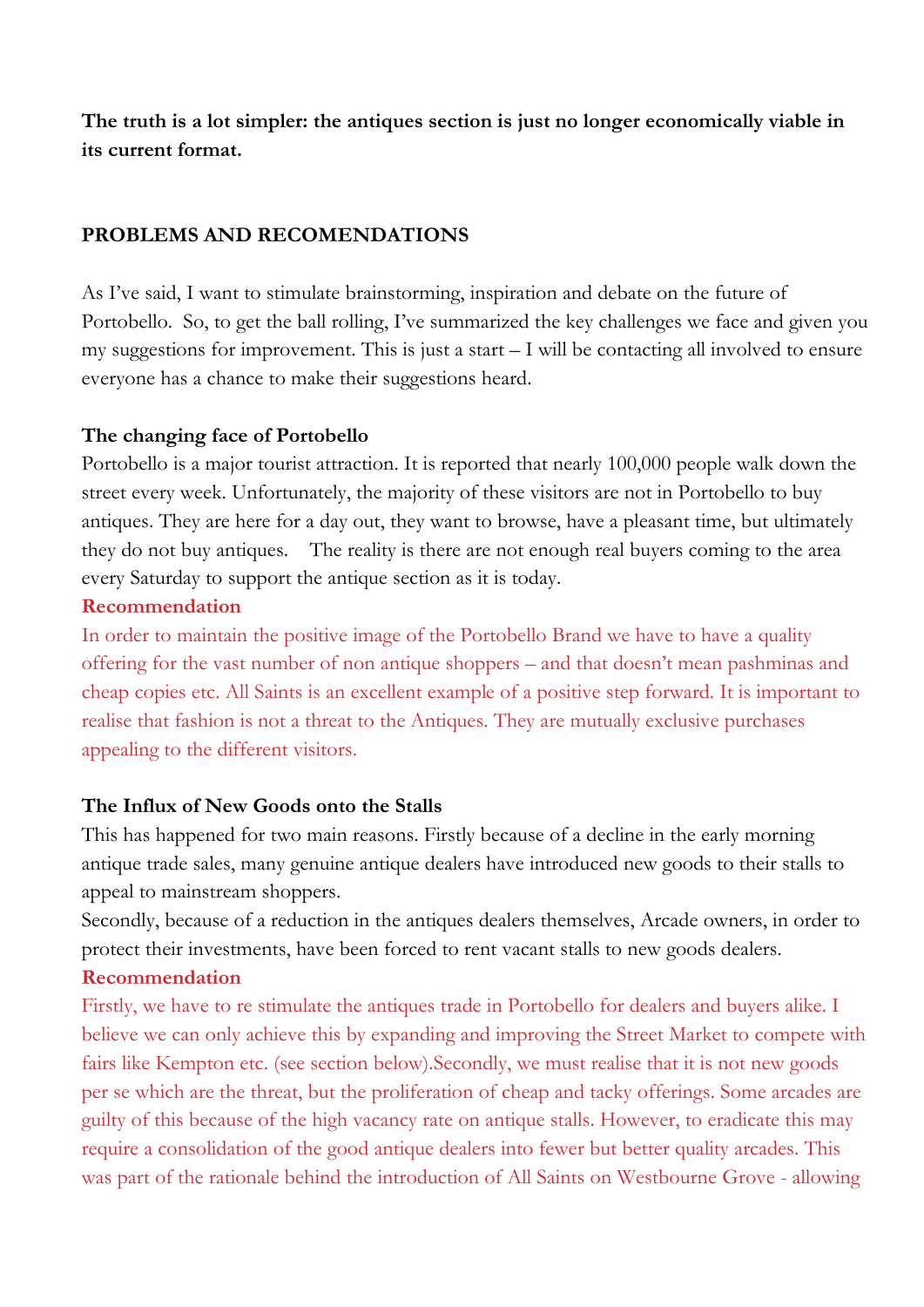#### us to fill our vacancies in Portobello Road and strengthen our antiques offering.

#### **A reducing number of good quality dealers are trading in Portobello**

There is no arguing that the number of antique dealers on the street is falling and most of the arcades have been suffering with vacancies over the past few years. Most dealers have adapted with the times and are nowadays finding different ways to meet the needs of their customers. There are now other ways to trade such as the internet and more particularly e-Bay. These new methods weren't available when the market started and consequently the decline in dealers on the market is not surprising. However, these new methods of trade don't help the arcade owners who are dependent on dealers to rent their stalls.

This isn't just affecting Portobello. other long established London antiques markets have closed completely – Antiquarius, Bermondsey and Camden Market for example. It is bound to get worse. Many Portobello stalwarts, dealers who've been here since the antiques market developed in the fifties and sixties, are now approaching retirement age. A younger generation of dealers is not taking their place because of the modern methods of trading I have mentioned. A pitch or stall is no longer absolutely necessary to every antique dealer.

#### **Recommendation**

There are still many excellent dealers in Portobello and at fairs around the country. These dealers need to be encouraged to perceive Portobello as a place to take good money. The antiques section has to be promoted positively again and this has to be done in conjunction with the improvements to the Street Market as outlined below.

#### **Antique dealers only want to trade one day per week**

The days when dealers travelled the country for five days a week and brought their goods to Portobello on Saturday are long gone. But that's the way they choose to go on trading. Why? Mainly because that's what they are used to - they have only ever traded there on Saturdays. Many of them live out of London and it's not easy to persuade them that the market could and should work on other days of the week. For many of the stallholders, Portobello is not a livelihood or full time job; it is a pastime, a passion, or perhaps a bit of extra income. This problem is worse for the arcade owners where the shops are divided into numerous stalls where the dealer's only trade on a Saturday but store their stock all week. Therefore, there is no alternative midweek use and unless a majority of the dealers are willing to trade on extra days they can't open at all for security reasons. Many of the smaller shops do now open midweek and have tapped into the trade created by the 40,000 visitors.

This one day per week antiques trade creates two problems. Firstly, the arcade owners cannot produce sufficient rental income to keep the arcades going and secondly when the hordes of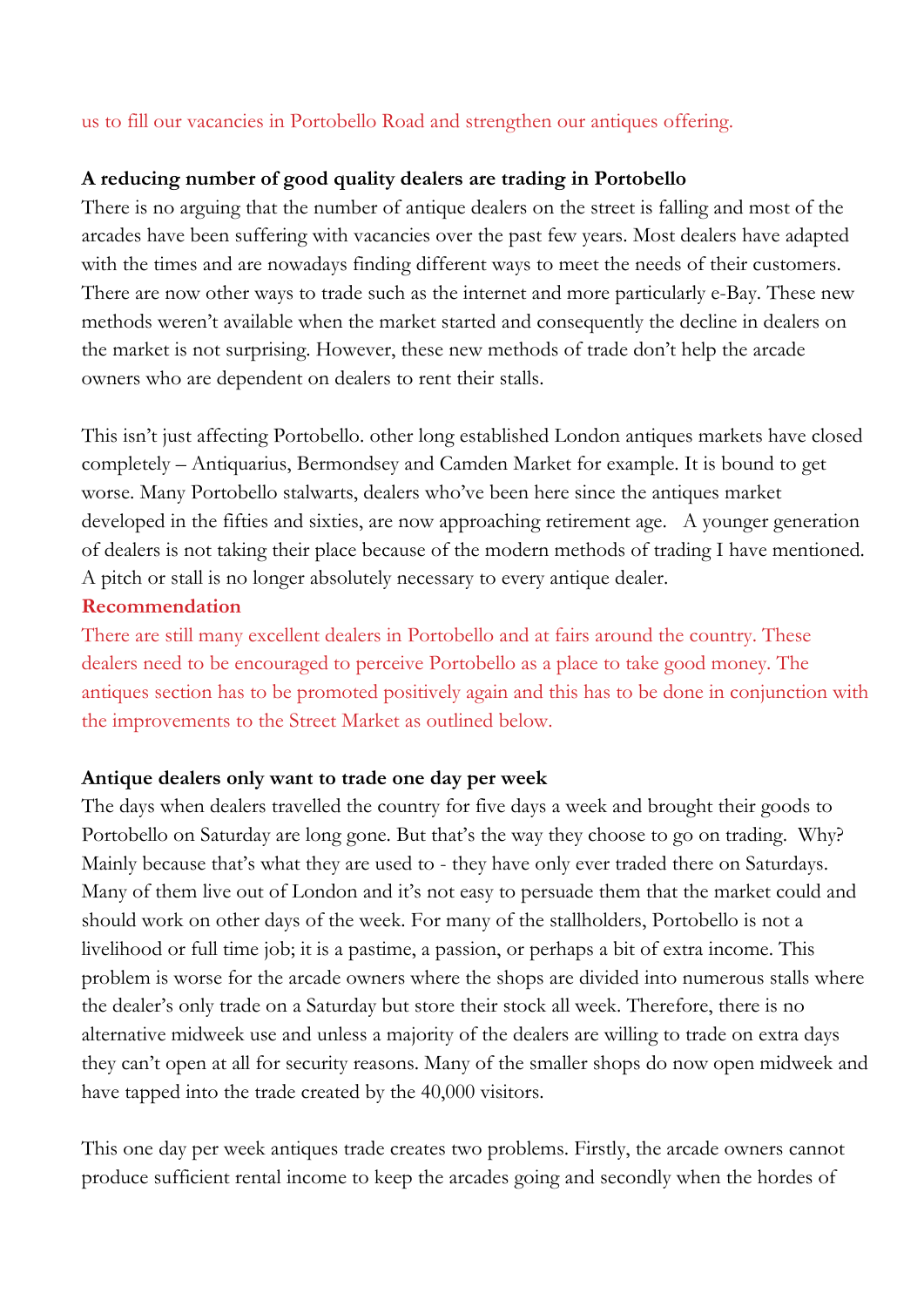visitors come to Portobello midweek there is nothing on offer for them. This has a major, negative impact on the reputation of the Portobello brand.

### **Recommendation**

The antiques section of the street market should be expanded and trading increased to seven days per week. This will require investment in promotion, advertising and management. And it will require changes for everybody - and greater commitment from the dealers themselves. It may also require a consolidation of the antique section to keep the quality high and the customers returning. I believe there is potential to use the Street Market to stimulate the Antique section overall. If there were themed fairs daily, weekly and monthly, it could help bring in a regular flow of new dealers and buyers to the street. A week's programme might comprise, for example:

MONDAY – Monthly Fairs to be well advertised TUESDAY – Farmers Market / French Market WEDNESDAY – Watch Fair, Jewellery , Silverware etc THURSDAY – Art, Paintings, Tapestries etc FRIDAY – Vintage Fashion, Textiles etc SATURDAY – Antiques SUNDAY – General However, initially I would suggest that we aim for 4 days per week Thursday – Sunday when there is already good footfall.

If this were promoted and well managed it would convince dealers in the arcades to trade on additional days of the week. In order to facilitate this I have already stated my intention to upgrade the arcades, stalls and security to enable traders to open.

### **Business rates payable against seven day per week trading**

Everybody's single largest operating cost is business rates. These have more than doubled over the last decade, and another big increase is on the way in 2010. The rate increases in the antique section are calculated by reference to market rentals being paid by other local shops. These shops often trade seven days a week and yet there is no relief available for Portobello shops and arcades that operate on only one day a week. Obviously, if we are successful in creating additional days trading, this problem will fall away, but until then we need help.

### **Recommendation**

We have asked the RBKC to lobby the Valuation office Agency (VoA) for a reduction in rates specific to the Portobello antique section. If they are as committed as us to maintaining and improving the antiques trade then they shouldn't have a problem with this suggestion. At the very least they could offer short term hardship relief for shops and arcades that trade only on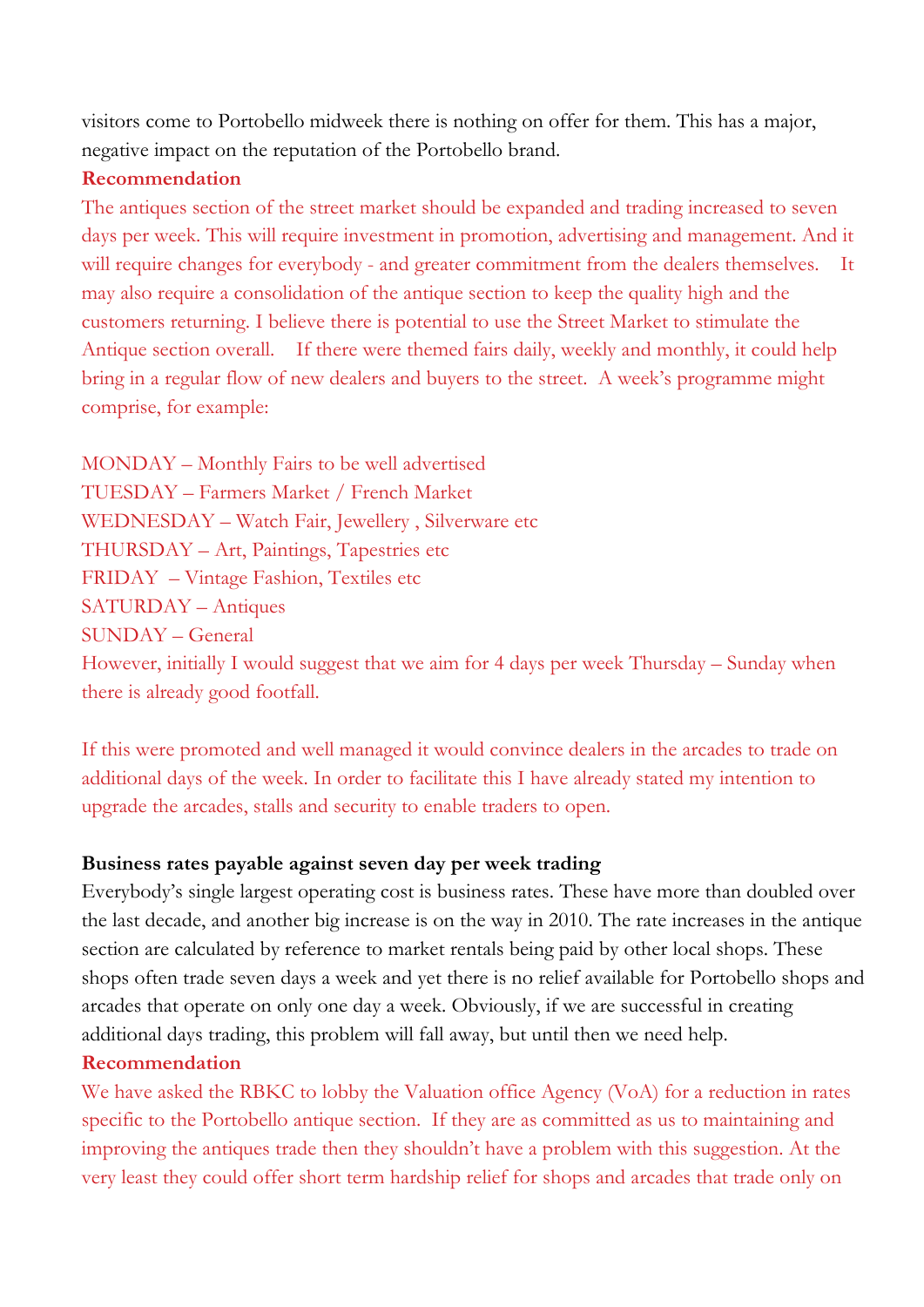one day per week. They have told us neither of these ideas are possible – could this change?

# **The Street Market in the Antique Section requires specialist management**

The RBKC's efforts to study the growing problem of a failing antiques market in 2007 and the wider implications on small shops trading in the borough, was a well meant exercise which has led to improvements for the market in a number of important respects. For instance, there is now a Town Centre Initiatives Manager whose job it is to deal with day-to- day issues relating to Portobello. This said, there is still significant room for improvement in a number of important respects. The RBKC don't regard the antiques section as a separate entity or as having special problems unique to selling antiques on Portobello Road. They just look at it as part of the market as a whole which, as they describe it, runs for a mile from Elgin Crescent to the Goldborne Road. They don't promote or advertise the market separately. There are no attempts to generate new visitors with for example weekly 'Speciality fairs, or other antiques events. The antiques section only operates on Friday and Saturday whereas other parts operate 6 days every week. Why is this? In addition RBKC has granted the same licences to the same dealers on Friday as on Saturday. This doesn't bring 'New Blood' into the street.

# **Recommendation**

RBKC need to understand the intricacies of the Antiques market. To do this they need to liaise more with PADA or better still employ a specialist antique fair manager to expand the number of traders and bring new dealers to the street more days per week. They also have to review their trader's licence which is very restrictive. Midweek they need to operate more like an Antique fair to bring new dealers to the street.

The antique market could also be much larger and extended further up to Chepstow Villas and beyond. Other ideas include the potential for a covered Saturday antiques only market in the school playground, but only if alternative parking can be provided. The street market is the ideal place for many of the antique stalls. They get far better passing trade. Everyone who comes to the Portobello Road would have to pass their stalls - rather than people having to walk into each arcade. The rents can be kept artificially low by RBKC as they wouldn't have to cover shop rents, rates, repairs, maintenance, electricity etc.

### **No centralised promotion or advertising**

It's easy to assume, because every Guide to London for international visitors mentions Portobello, that the message is just as effectively delivered to other visitors from within the UK, or indeed to Londoners generally. It isn't. There is no centralised website; no separate marketing effort; no advertising budget; and not even a Guide to Portobello. The Portobello Group has produced the only guide booklet for Portobello road at my own cost in an attempt to try and publicise the antique section.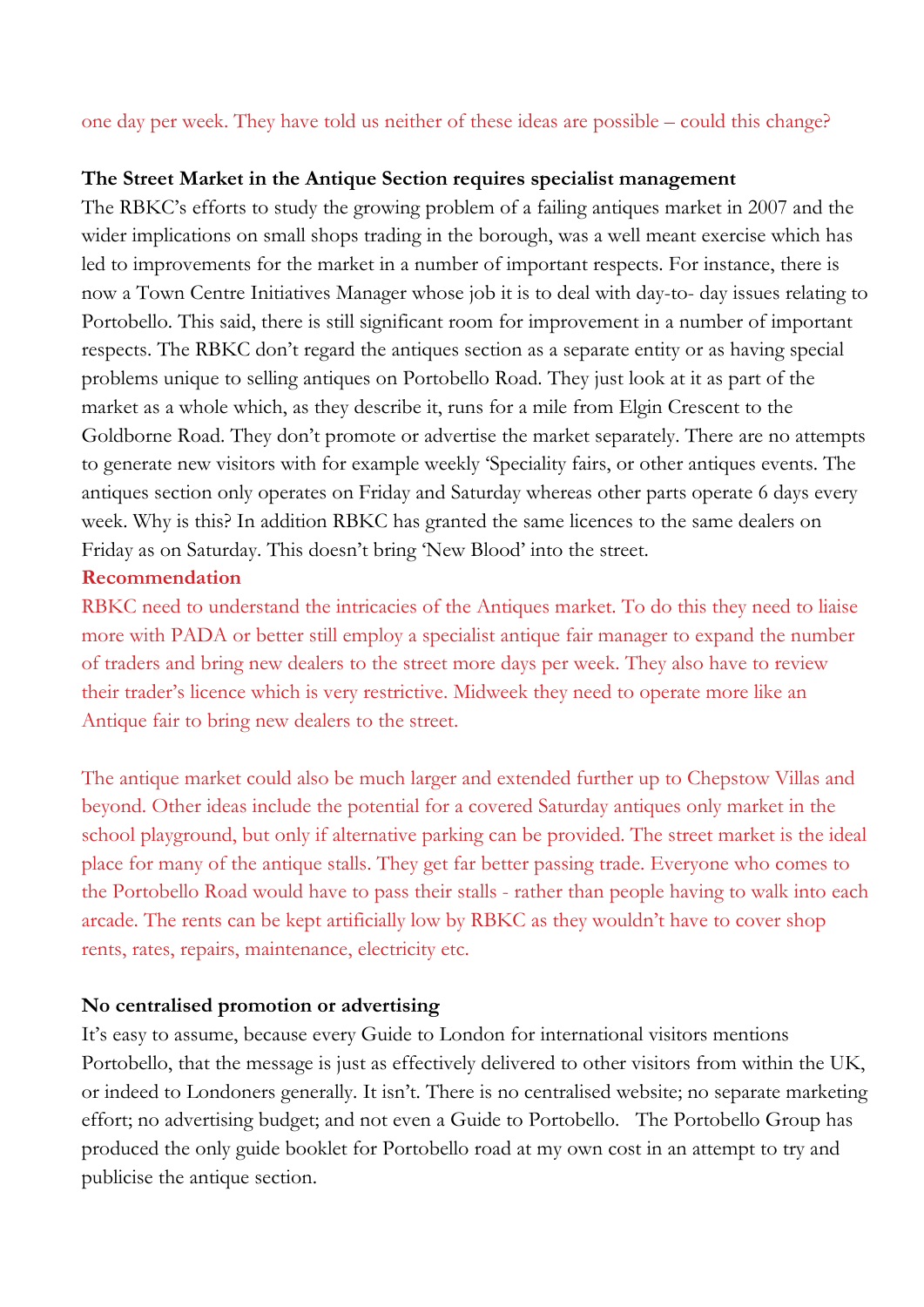#### **Recommendation**

The RBCK should take a stronger lead in advertising and promoting the Portobello market as a whole and the antiques section in particular. What it offers needs to be looked at in the context of what will appeal to the target visitors. That means keeping the quality of the antiques market high. Even if that means reducing the number of arcades and increasing the quality and profitability of those that remain. It means creating interest and excitement throughout the week with any number of possibilities - such as French fairs, Jewellery fairs, Silver fairs, and the list is endless. The 40,000people who come to Portobello midweek currently find limited products on offer outside the omnipresent fruit and vegetable market.

#### **There is no Portobello Brand, no Portobello Trademark and no official merchandise**

The Portobello name is known worldwide to millions of people – even if few know exactly what it is! This international awareness of the name is a massively under-exploited opportunity. **Recommendation** 

A recognizable and consistent brand could easily be created for Portobello and the name used to promote and sell a range of merchandise. With a relatively small initial investment, and consistent use of the brand by RBKC in its promotion of the area - royalties from this brand could create a significant revenue stream for RBKC to be reinvested in to the Market.

### **Forecourt Trading**

RBKC are trying to regulate forecourt trading - the only source of income some landlords have mid week.

#### **Recommendation**

Forecourt trading is part of the street market and market culture. Instead of making it difficult and policing it fiercely, the RBKC should manage and police it positively – if only for safety reasons.

#### **Congestion**

#### **Recommendation**

Pedestrianisation of the areas between the junction of Portobello road and Chepstow Villas and the junction with Blenheim Crescent every weekend would ease congestion around the market. It would also enable more street market stalls to be operated.

### **Parking**

Parking is a major problem for stallholders, even on Saturdays when they receive payment exemptions.

#### **Recommendation**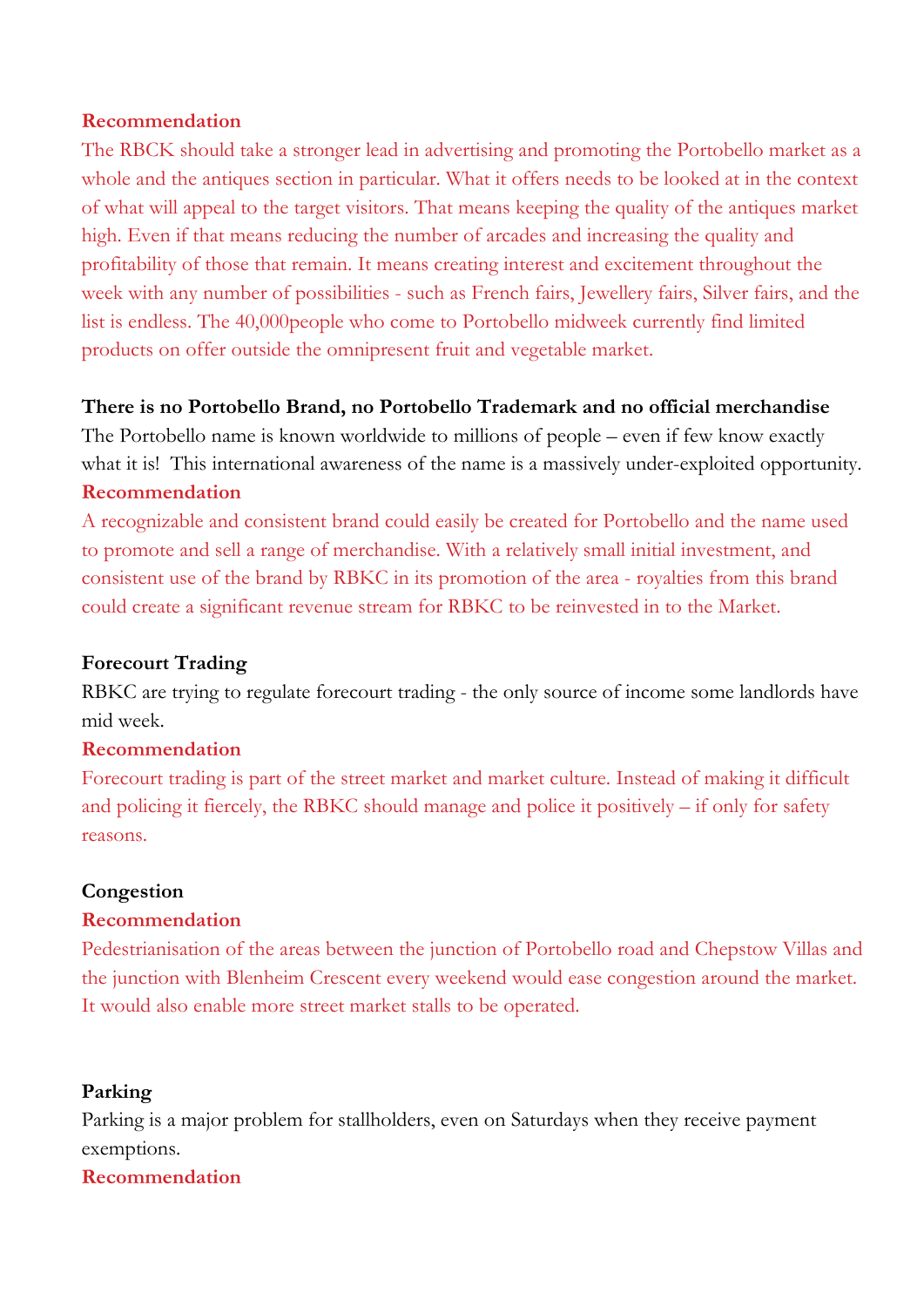There is a Council car park nearby in Lower Wood Court. Why can't we use it?

#### **Signage**

### **Recommendation**

The street signage from Notting Hill Tube Station directing footfall to the market needs improving.

### **"Save Portobello Market"**

Everyone including me would sign up to a genuine campaign using this slogan. However the campaign is not based on any truth but designed merely to cause public confusion and panic. There is no outside threat to Portobello Market from me or anyone else. There will be no mass closure of any shops. Much of the publicity now is very negative and actually damaging to the confidence of what is a fragile marketplace already.

#### **Recommendation**

That we all get behind a positive campaign to communicate our mission – to work together to create a shared vision for a sustainable and flourishing future for Portobello.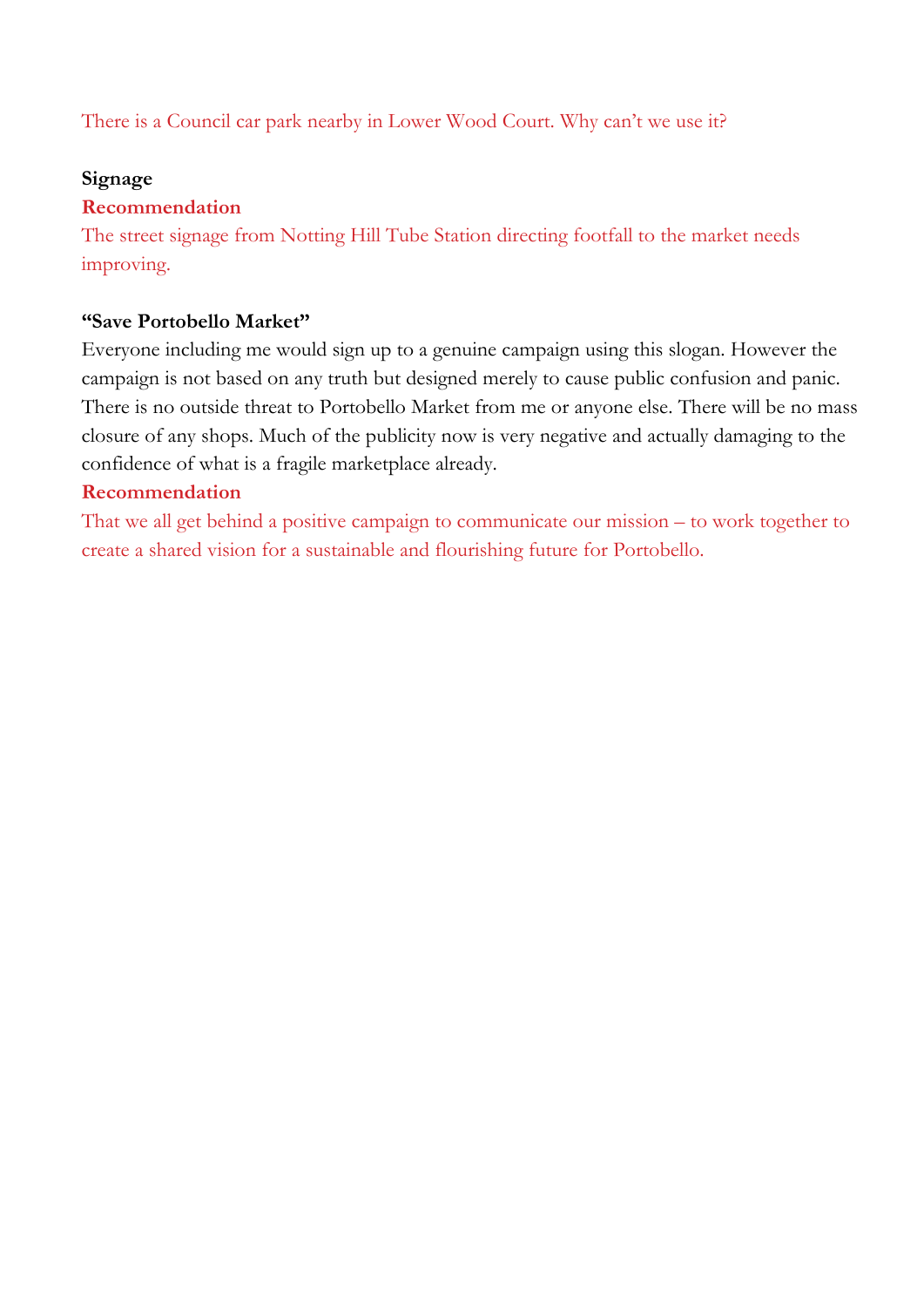# **THE WAY FORWARD – Creating a shared vision for the future.**

If we are to usher in a vibrant future for Portobello I suggest we must:

#### **1. Work together**

All of us who have an interest in the Antiques market need to come together and combine as a group to discuss the future of the market with the RBKC. That means Portobello Antique Dealers' Association, local politicians, residents groups and organisations like mine who have large investments in the market and its future.

### **2. Agree that Portobello needs better management**

Ensuring that the street market continues to thrive is the best natural defence in retaining the individuality and identity of Portobello road. If the street market were extended, expanded and managed properly it would maintain the vitality and individual character of the area and safeguard its future.

# **3. Accept that the market has had to adapt before and can do so again.**

What we can't do is go on trying, and failing, to keep Portobello exactly as it was thirty years ago. The street market is the direct responsibility of RBKC and it is their job to encourage and stimulate the changes needed to build a real future for Portobello. If this is done in conjunction with PADA and the Arcade Landlords we can work together to create a wonderful and sustainable future for Portobello.

# **GETTING STARTED – a series of meetings**

I would like to propose a series of meetings, under the aegis of the RBKC as the owner of the market and the elected representatives of the local community, to discuss the market's issues and come up with some very specific solutions to our problems. I am prepared to organize, promote and fund these meetings myself if necessary. As I've said, everyone who has a stake in the future of Portobello has a view that counts and I want very much to hear everyone's ideas and suggestions in response to the challenges I've set out. If anyone has any answers to the questions I have posed then believe me, I want to hear them.

The real threat to Portobello Road lies, not in the highly unlikely prospect of "megashop" developments but in a continuing unwillingness to address the commercial realities which are causing the problems. I have suggested some answers to this problem and look forward to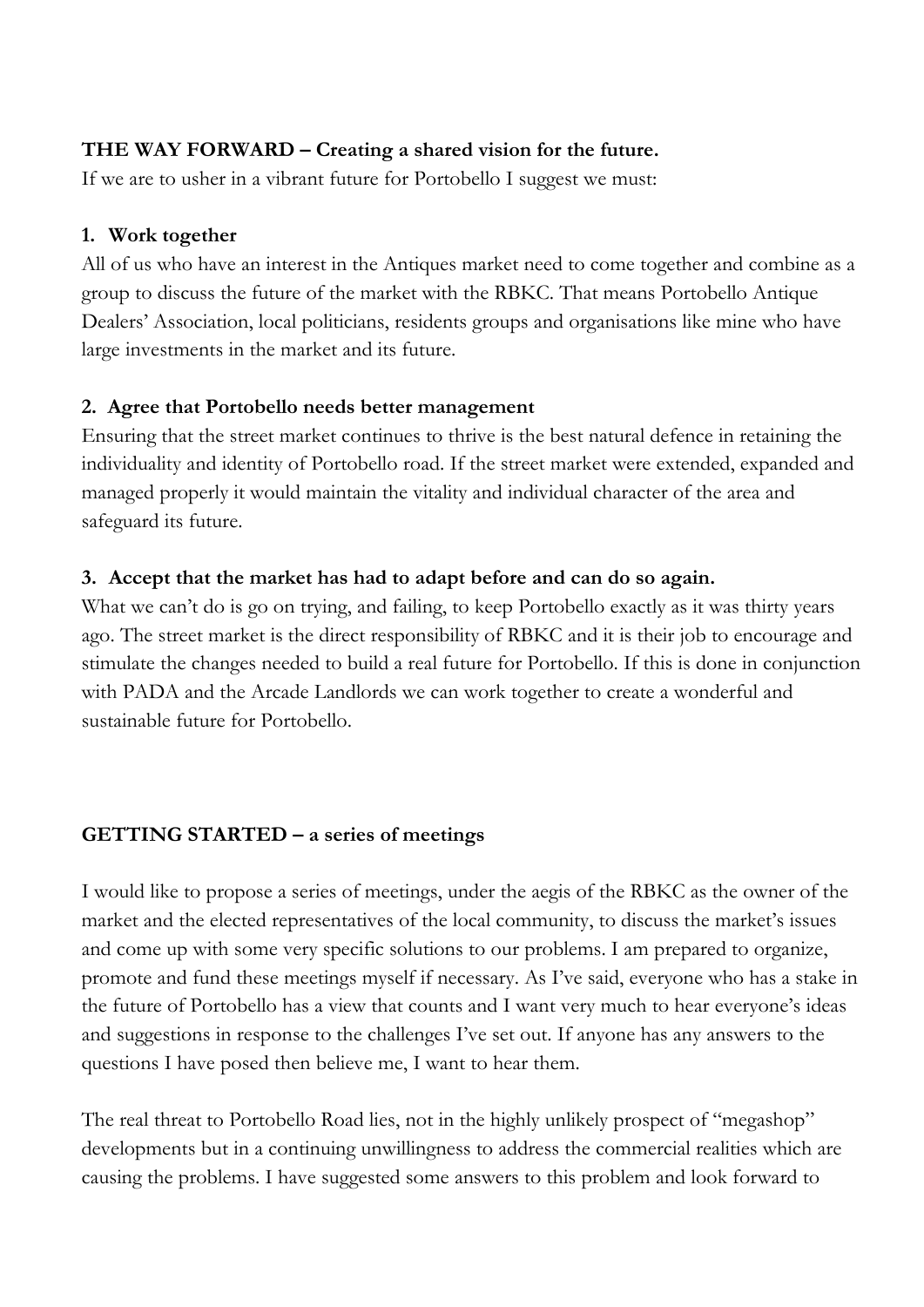discussing them with all stakeholders in a constructive environment.

NB In view of the political sensitivities surrounding the upcoming election, I will organize the first of these sessions once the election outcome is known. However, I would appreciate any comments or feedback that you have relevant to this document and any other problems / solutions that you would like to identify, as soon as possible.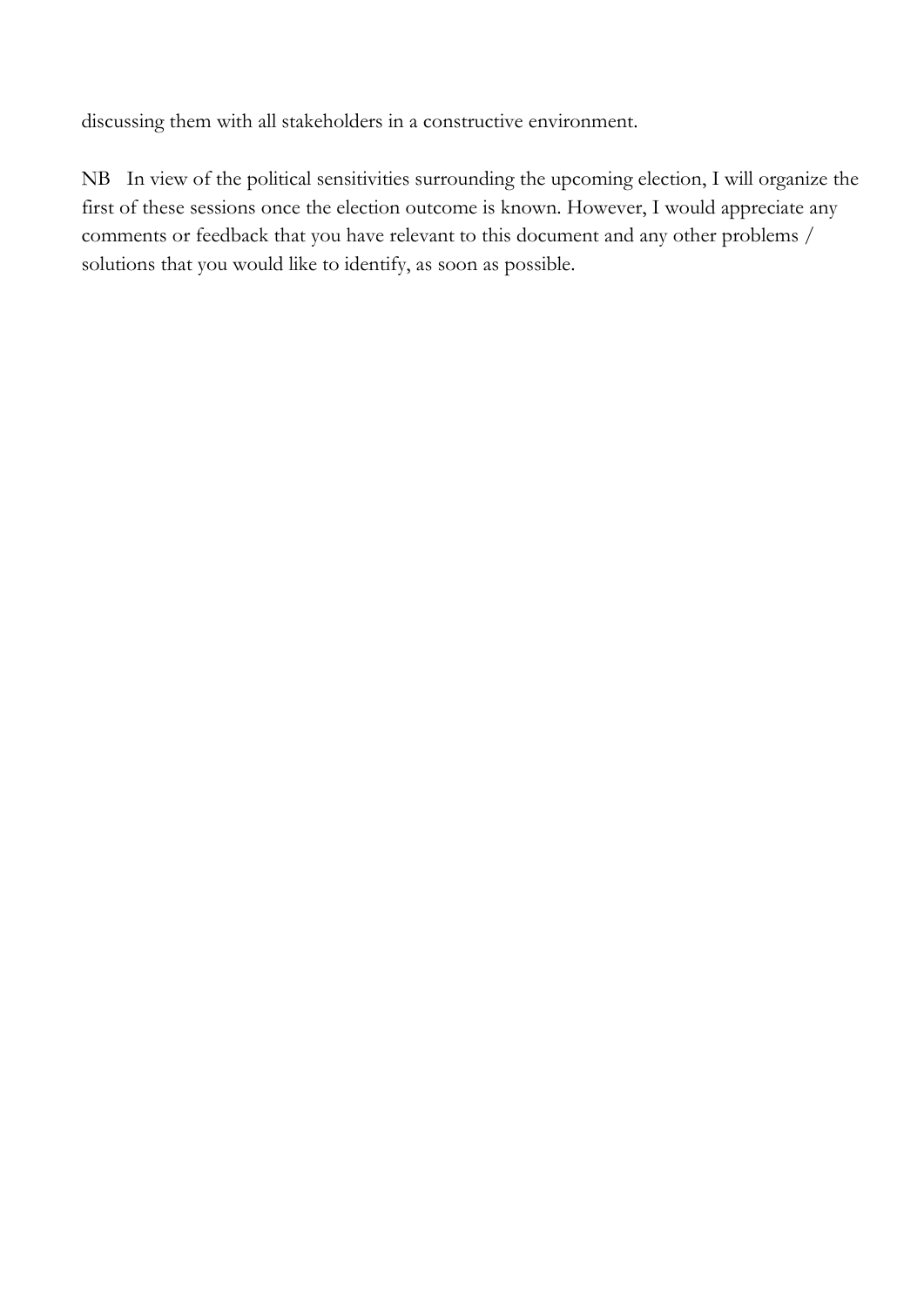# **APPENDIX 1 THE TRUTH ABOUT 282/292 WESTBOURNE GROVE**

In order to redress the balance regarding the publicity surrounding this project I thought it important to replace the media and local speculation with the facts.

This redevelopment has been carried out with great care, pride and the utmost attention to detail to preserve the integrity and character of the area. My decision to introduce AllSaints to Westbourne Grove was not taken lightly. However, I do believe it has met, even exceeded, my aim to inject youth and vitality into a run down parade of shops. AllSaints are a very well respected fashion retailer, which have proved to appeal to both tourists and the younger locals seven days a week.

# **Did I mislead people with my plans?**

As a commercial operation, I cannot run any of my properties or businesses at a loss. In order to remain commercially viable in the face of the mounting challenges discussed earlier (running costs, commercial rents, increasing business rates, etc) Lipka's needed to remain open for at least six, if not seven, days a week I raised this with the dealers and very few dealers were interested. Consequently, I was forced to look at other solutions to make the site pay its way.

The initial 2007 plan was simply to redevelop the residential upper parts of the property, and retain the basement as an antiques arcade – providing a separate, well advertised entrance. Dealers agreed to move to another part of the building whilst the work was being done – but during the construction it quickly became apparent that this wouldn't work because of logistical and safety considerations. The answer seemed obvious – I had vacancies in other antique markets so I offered them far better pitches on Portobello Road – pending return to trading in a basement arcade at Lipka's when the work was completed. Then, during the refurbishment, and whilst dealers were off-site, it became clear that a basement trading area would not actually be viable. Due to the depth of the basement dig out it would no longer have easy access off Portobello Road, in addition to this it required a separate means of escape out to Westbourne Grove that couldn't be accommodated into the scheme and finally we had very little interest from antique traders in taking up the proposed space. Clearly this had not been the smooth transition I had hoped but the problems we encountered were unforeseen when the work started. Throughout the entire process I kept the relocated dealers informed, both by letter and verbally, given that I saw them in our other arcades every Saturday. Suggestions that they only found out about the situation when the scaffolding came down to reveal an AllSaints shop, are once again simply untrue.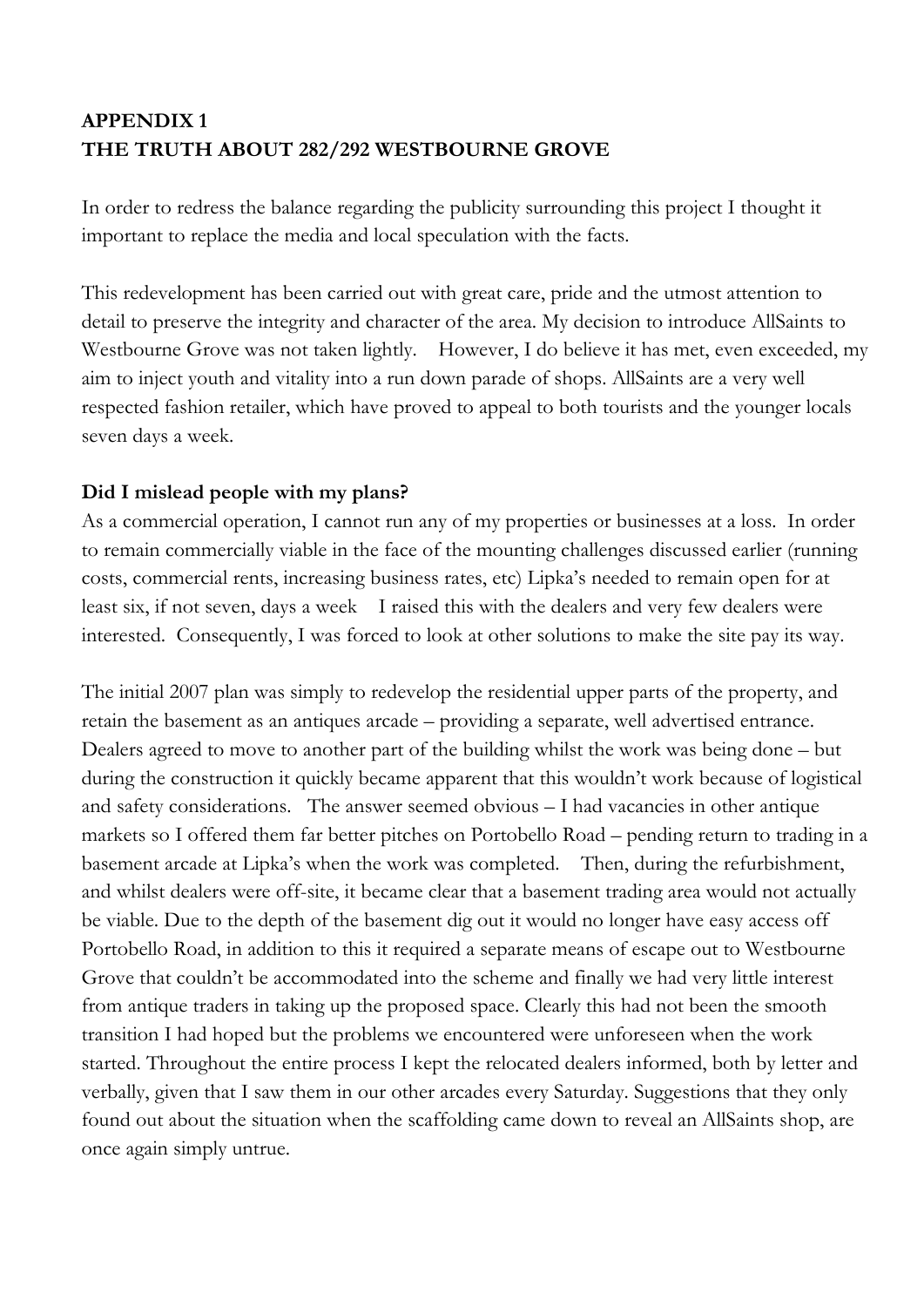Incidentally, during the time that dealers were out of the Lipka's site I tried once again to persuade them to return on an increased number of days a week, but this suggestion was of no interest whatsoever.

### **Was I always out to make a quick buck from Lipkas?**

I bought this property in 2001 when it was under threat of redevelopment as a 'GAP' clothing store. I tried to make it work as an arcade for over eight years before concluding that it couldn't be done. Throughout these years I turned down many offers of rental from far larger less appropriate retailers than AllSaints.

In the end, not unreasonably I believe, I decided that it was no longer possible to maintain this Westbourne Grove property as a Saturday only antiques arcade and felt that AllSaints was the best solution.

### **Did I treat the dealers badly?**

There were 79 dealers in the Lipka's arcade when it closed for redevelopment and all of them were offered alternative pitches in my other Arcades. Nobody has lost their livelihood. No-one was evicted. 66 of these dealers are now trading from other pitches in Portobello. 42 of these were re-housed into my other arcades. The dealers concerned were given rent concessions when building started on the Lipka's site and also in their relocated pitches. In fact, the majority of these new pitches are arguably in far better positions.

Consequently, the change has not disadvantaged the traders who moved, and has strengthened the antique market on Portobello road by relocating the best dealers into the many vacant units that existed in other arcades.

# **Did anybody in Lipka's lose their livelihood as a result of the redevelopment?**

Everybody with a pitch in 282/292 Westbourne Grove was offered an alternative pitch in my other arcades, and I know that all but a handful are now trading on Portobello Road – right in the heart of the antiques section. Most of them have moved to other arcades owned by the Portobello Group. Others have found pitches elsewhere. Nobody lost their livelihood.

An example of the negative propaganda circulated by the protesters was the early accusation that we had evicted 94 years old Phylis Pollak and her son, Paul. Here's what Paul said to me about the move:

*" I've been on Portobello for over thirty years, and my mother over forty. We both had businesses in Lipka's*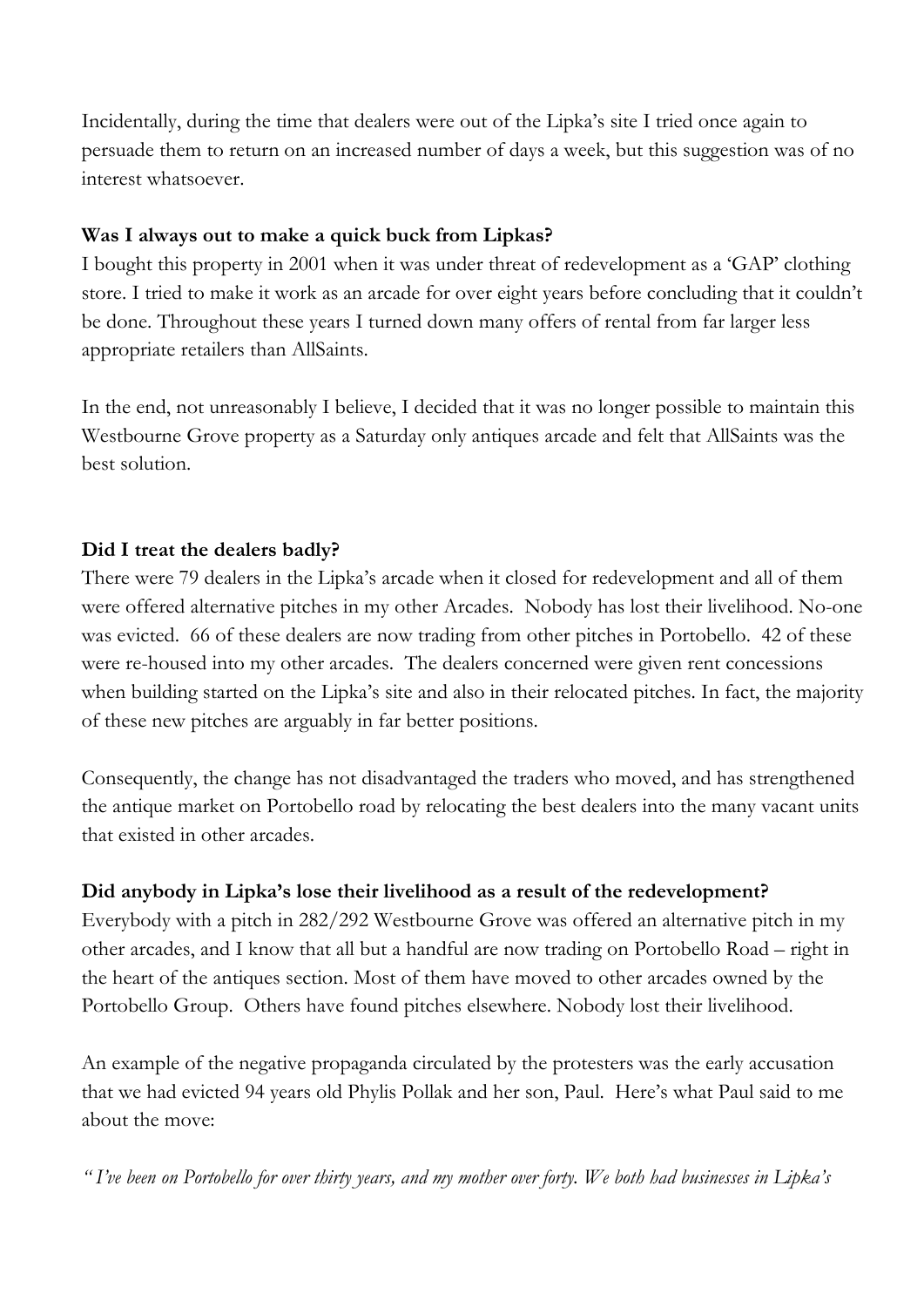when Joe Lipka retired in 2001, when there were all sorts of rumours about it being sold to a big retailer. But it *didn't happen. A year or eighteen months ago, part of the arcade closed for the redevelopment and people were relocated. Not thrown out, but relocated to other parts of the building. We were moved around a couple of times within the building which was inconvenient but we never had to stop trading. I had two moves, the first into a next door property where I had 6 or 8 weeks notice to move. Then, after three months, I got notice again and was offered a pitch in the Red Lion arcade on Portobello Road. We got a rent free period and compensation for the money spent refurbishing the pitch in the next door property. Overall, the business was not dislocated and I haven't lost any business that I know of. The Red Lion is on Portobello Road which has always been the prime spot on the market, there's no denying that. Lipka's was always off the main road and people were always a bit reluctant to come round the corner. And of course, at the end the scaffolding didn't help attract people in. On balance, I'm paying a bit more in the Red Lion arcade but I've moved into the main road, so things have pretty well balanced out for me. Were we tricked into moving? Quite the opposite. People knew that Lipka's was closing and we certainly weren't kept in the dark. I'm a realist. None of us like what is happening to the market but it's obvious that things are different from the way it was even five years ago. Outside pitches used to change hands at a premium - now they can't get enough people to take them. Since we moved to the Red Lion, my mother sadly has had to retire due to ill health. Portobello Group treated her very kindly, especially when she was in hospital, and were sympathetic and understanding while she decided she would have to retire."* 

### **Is the AllSaints shop out of keeping with the area?**

AllSaints Portobello is neither a cloned retail outlet nor a multiple chain store. It is a cutting edge fashion business, recently voted the UK's most exciting fashion business by the highly respected fashion industry trade magazine, Drapers Record. Its target customers are young, successful and affluent with money to spend on clothing and a variety of other purchases alike including antiques. It brings the full vitality of the flourishing AllSaints business to Westbourne Grove and helps cement the street's increasing reputation of being one of London's premier fashion streets.

AllSaints has the ability to draw new customers, into Westbourne Grove and Portobello, and this is clearly evident from the number of customers visiting the shop. This is what John Ryan, Group Stores Editor of Drapers Record had to say about the store:

*"The long storefront is painted different colours at various intervals which is intended to promote the idea of a series of small shops rather than a commercial behemoth. Whilst perhaps it may differ from what it replaces, All Saints is to be congratulated for creating a space that blends with its surroundings."* (20 March 2010)

I asked AllSaints to tell me how their customers have reacted to the new store. This is what they